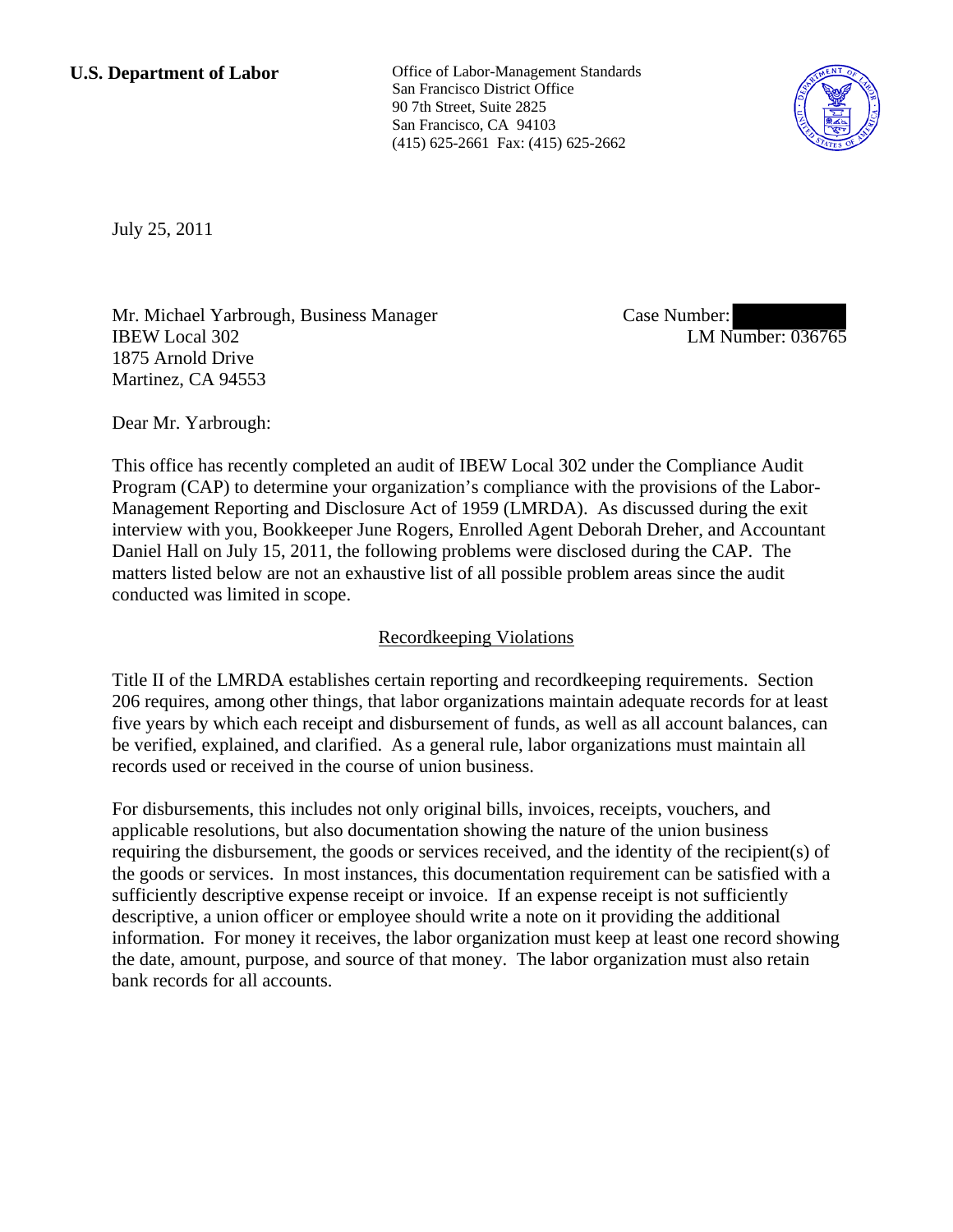The audit of Local 302's 2010 records revealed the following recordkeeping violation:

Disposition of Property

Local 302 did not maintain an inventory of property it purchased, sold, or gave away. The union must report the value of any union property on hand at the beginning and end of each year in Item 28 of the LM-2. The union must retain an inventory or similar record of property on hand to verify, clarify, and explain the information that must be reported in Item 28.

The union must record in at least one record the date and amount received from each sale of union hats, jackets and other items.

Based on your assurance that Local 302 will retain adequate documentation in the future, OLMS will take no further enforcement action at this time regarding the above violation.

## Reporting Violations

The audit disclosed a violation of LMRDA Section 201(b), which requires labor organizations to file annual financial reports accurately disclosing their financial condition and operations. The Labor Organization Annual Report (Form LM-2) filed by Local 302 for the fiscal year ended December 31, 2010, was deficient in the following areas:

1. Acquire/Dispose of Property

Item 15 [LM-2] (During the reporting period did your organization acquire or dispose of any assets in any manner other than by purchase or sale?) should have been answered, "Yes," because the union gave away gifts during the year. The union must identify the type and value of any property received or given away in the additional information section of the LM report along with the identity of the recipient(s) or donor(s) of such property. The union does not have to itemize every recipient of such giveaways by name. The union can describe the recipients by broad categories if appropriate such as "members" or "new retirees." In addition, the union must report the cost, book value, and trade-in allowance for assets that it traded in.

2. Disbursements to Officers and Employees

Local 302 did not include some reimbursements to officers and employees totaling at least \$304.05 in Schedule 11 (All Officers and Disbursements to Officers) and Schedule 12 (Disbursements to Employees). It appears that the local erroneously reported these payments in Schedules 15 through 19.

The union must report in Column F of Schedules 11 and 12 (Disbursements for Official Business) direct disbursements to officers and employees for reimbursement of expenses they incurred while conducting union business. In addition, the union must report in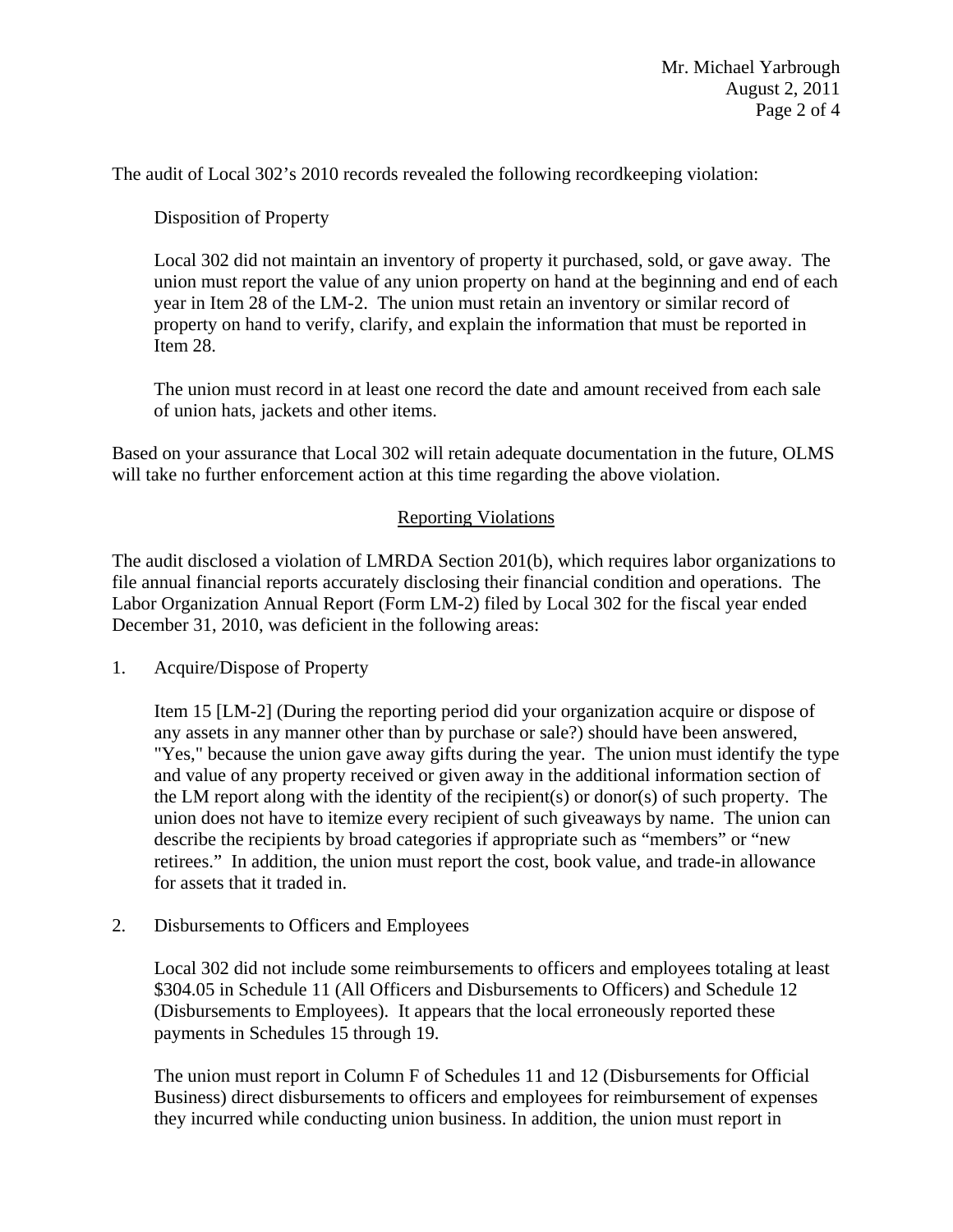Column F of Schedules 11 and 12 indirect disbursements made to another party (such as a credit card company) for business expenses union personnel incur. However, the union must report in Schedules 15 through 19 indirect disbursements for business expenses union personnel incur for transportation by public carrier (such as an airline) and for temporary lodging expenses while traveling on union business. The union must report in Column G (Other Disbursements) of Schedules 11 and 12 any direct or indirect disbursements to union personnel for expenses not necessary for conducting union business.

3. Automobile Expenses

Local 302 did not include in the amounts reported in Schedule 11 (All Officers and Disbursements to Officers) and Schedule 12 (Disbursements to Employees) disbursements for the operation and maintenance of union automobiles.

The LM-2 instructions provide two methods for reporting automobile-related expenses. The union must report in Schedules 11 and 12 direct and indirect disbursements for the operation and maintenance of union owned and leased vehicles and the operation and maintenance of vehicles owned by union personnel (including gasoline, repairs, and insurance). The union may divide the expenses and report them in Columns F and G based on miles driven for union business (supported by mileage logs) compared with miles driven for personal use.

Alternatively, rather than allocating the expenses between Columns F and G, if 50 percent or more of an officer's or an employee's use of a vehicle was for official business, the union may report all of the expenses relative to the vehicle assigned to the officer or employee in Column F of Schedule 11 or 12 with an explanation in Item 69 (Additional Information) that the officer or employee used the vehicle part of the time for personal business. Similarly, if a vehicle assigned to an officer or employee was used less than 50 percent of the time for business, all of the expenses relative to that vehicle may be reported in Column G with an explanation in Item 69 that the officer or employee used the vehicle partly for official business.

### 4. Investments Reported as Cash

Local 302 improperly included the value of its investments as cash in Statement A (Assets and Liabilities). For LM reporting purposes, OLMS does not consider investment accounts to be cash. U.S. Treasury Securities should be reported in Item 25, while other investments should be reported in Item 26. The purchase or redemption of investments is not considered a transfer of cash from one account to another and, therefore, the local should report these transactions as receipts or disbursements.